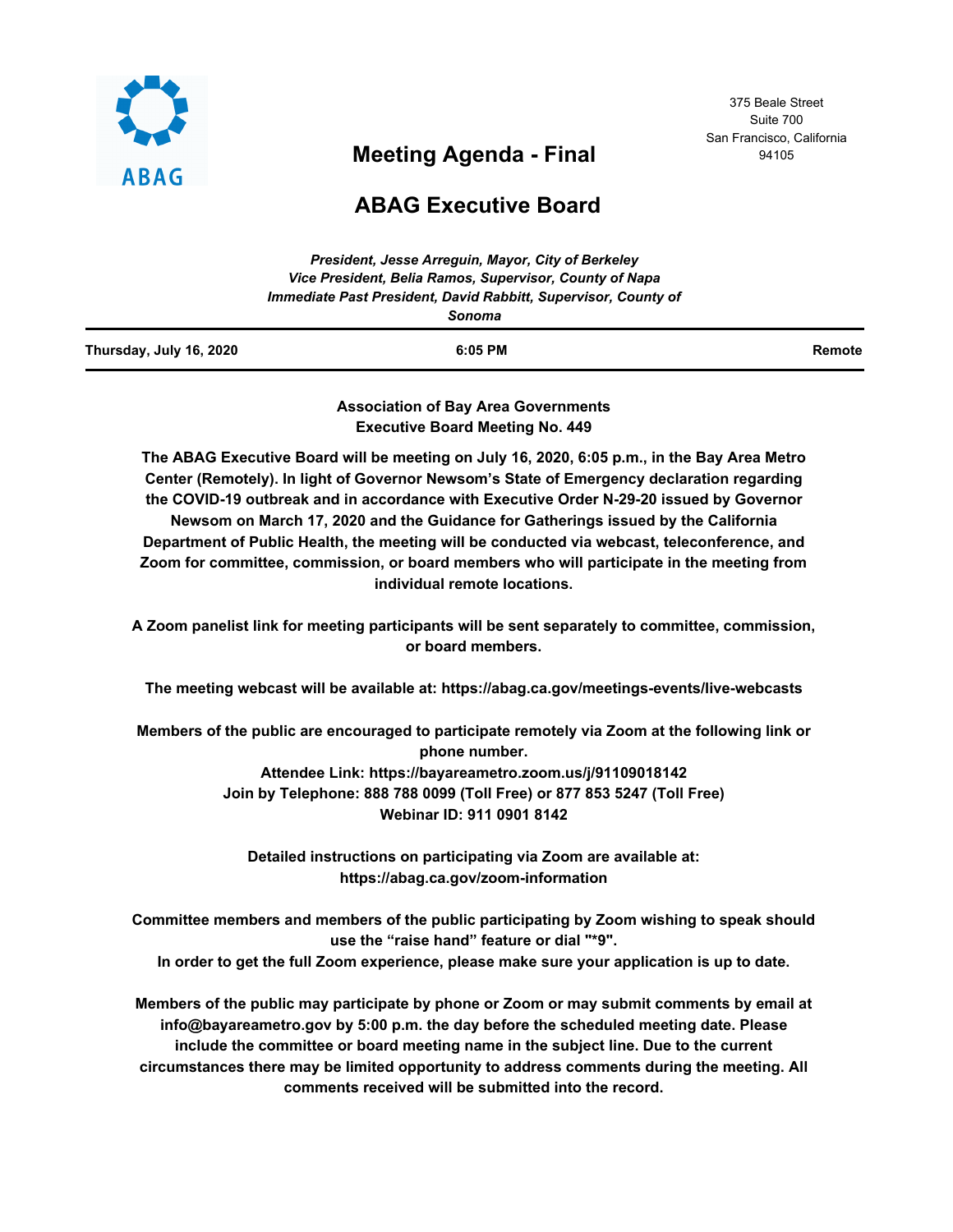**The ABAG Executive Board may act on any item on the agenda. The meeting is scheduled to begin at 6:05 p.m. Agenda, roster and webcast available at https://abag.ca.gov For information, contact Clerk of the Board at (415) 820-7913.**

#### **Roster**

**Candace Andersen, Jesse Arreguin, London Breed, Cindy Chavez, Christopher Clark, David Cortese, Lan Diep, Pat Eklund, Maya Esparza, Nikki Fortunato Bas, Richard Garbarino, Leon Garcia, Liz Gibbons, Lynette Gibson McElhaney, Scott Haggerty, Barbara Halliday, Erin Hannigan, Rich Hillis, David Hudson, Wayne Lee, Jake Mackenzie, Rafael Mandelman, Gordon Mar, Nathan Miley, Karen Mitchoff, Raul Peralez, Julie Pierce, Dave Pine, David Rabbitt, Belia Ramos, Dennis Rodoni, Warren Slocum, Loren Taylor, Lori Wilson. William Kissinger (Non-voting).**

### **1. Call to Order / Roll Call / Confirm Quorum**

### **2. Public Comment**

*Information*

### **3. Executive Board Announcements**

*Information*

#### **4. President's Report**

President's Report of July 16, 2020, including General Assembly Special Meeting Webinar on June 25, 2020 **4.a.** [20-0994](http://mtc.legistar.com/gateway.aspx?m=l&id=/matter.aspx?key=20858) *Action:* Information *Presenter:* Jesse Arreguin

### **5. Executive Director's Report**

**5.a.** [20-0995](http://mtc.legistar.com/gateway.aspx?m=l&id=/matter.aspx?key=20859) Executive Director's Report of July 16, 2020 *Action:* Information *Presenter:* Therese McMillan *Attachments:* [Item 5a ED Report ABAG July 2020.pdf](http://mtc.legistar.com/gateway.aspx?M=F&ID=4bb4af91-3578-4e50-b53e-49de576183da.pdf)

### **6. Executive Board Consent Calendar**

| 6.a. | 20-0993             | Approval of ABAG Executive Board Minutes of June 18, 2020 |
|------|---------------------|-----------------------------------------------------------|
|      | <u>Action:</u>      | Approval                                                  |
|      | <b>Presenter:</b>   | Clerk of the Board                                        |
|      | <b>Attachments:</b> | Item 06a Minutes 20200618 448 Draft.pdf                   |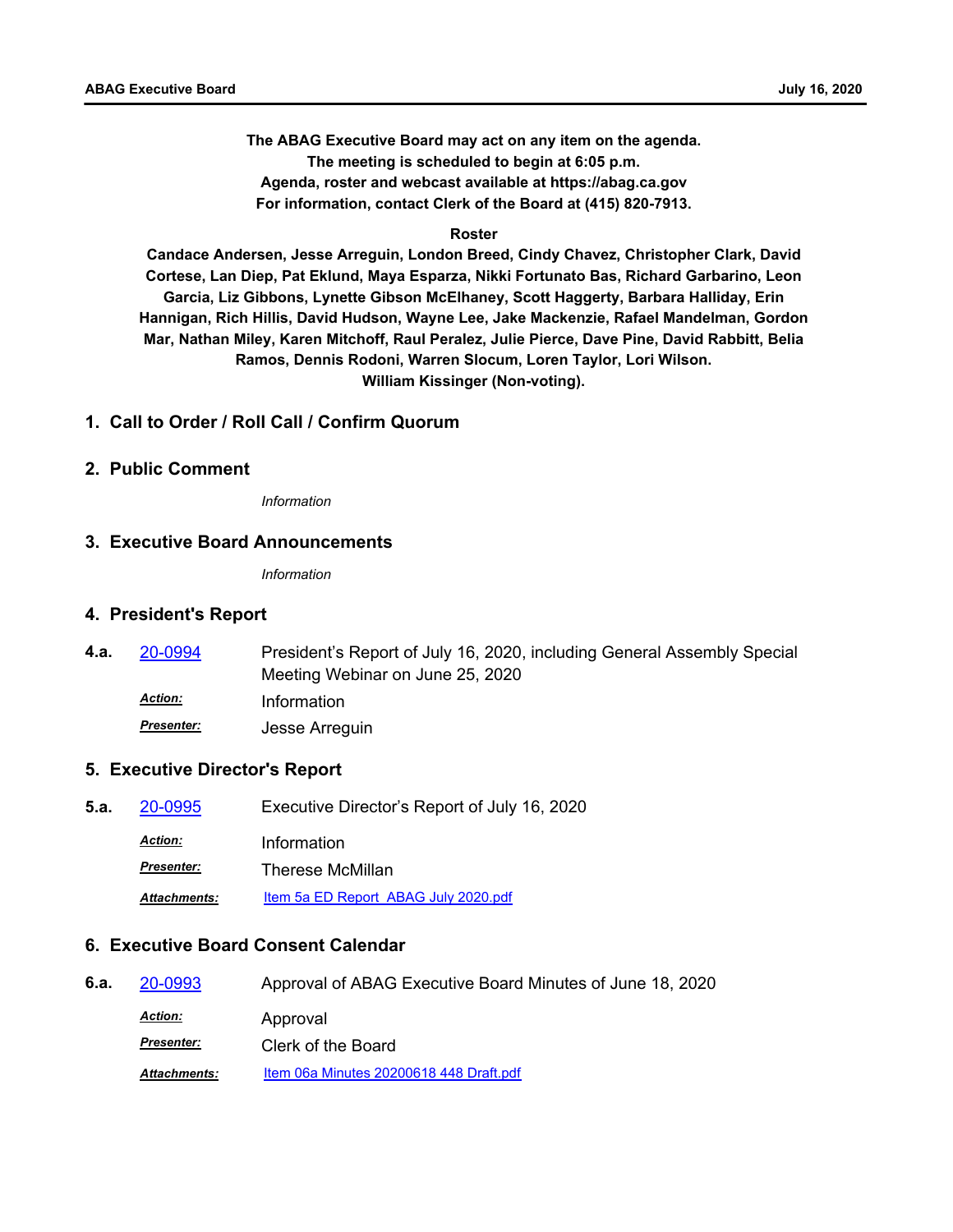| 6.b. | 20-1094             | Adoption of Resolution No. 02-2020, Revised-Plan Bay Area<br>2050-Additional Priority Development Areas (PDAs) Submitted for Final<br><b>Blueprint</b>                                                                                                                                                                           |
|------|---------------------|----------------------------------------------------------------------------------------------------------------------------------------------------------------------------------------------------------------------------------------------------------------------------------------------------------------------------------|
|      | <b>Action:</b>      | Approval                                                                                                                                                                                                                                                                                                                         |
|      | <b>Presenter:</b>   | <b>Mark Shorett</b>                                                                                                                                                                                                                                                                                                              |
|      | <b>Attachments:</b> | Item 06b 1 Summary Sheet Adoption Resolution No 02 2020 Revised.pdf                                                                                                                                                                                                                                                              |
|      |                     | Item 06b 2 Attachment AC 2b ABAG Resolution No 02 2020 Revised PBA50 P                                                                                                                                                                                                                                                           |
| 6.C. | 20-1041             | Authorization for ABAG Executive Board approval of a contract through<br>December 31, 2023 with Baird + Driskell Community Planning to assist the<br>Association of Bay Area Governments (ABAG) in designing and<br>implementing the Regional Early Action Planning Grant Program (REAP)<br>in an amount not to exceed \$200,000 |
|      | Action:             | Approval                                                                                                                                                                                                                                                                                                                         |
|      | <b>Presenter:</b>   | <b>Heather Peters</b>                                                                                                                                                                                                                                                                                                            |
|      | <b>Attachments:</b> | Item 06c 1 Summary Sheet REAP Consulting Services v6.pdf                                                                                                                                                                                                                                                                         |
|      |                     | Item 06c 2 Summary Approval REAP Consulting Services v3.pdf                                                                                                                                                                                                                                                                      |
| 6.d. | 20-1136             | Ratification of Appointments to Housing Methodology Committee                                                                                                                                                                                                                                                                    |
|      | <b>Action:</b>      | Approval                                                                                                                                                                                                                                                                                                                         |
|      | Presenter:          | Jesse Arreguin                                                                                                                                                                                                                                                                                                                   |
|      | <b>Attachments:</b> | Item 06d Summary Sheet Committee Appointments HMC.pdf                                                                                                                                                                                                                                                                            |

## **7. ABAG Administrative Committee**

**7.a.** [20-0996](http://mtc.legistar.com/gateway.aspx?m=l&id=/matter.aspx?key=20860) Report on ABAG Administrative Committee Meeting of July 10, 2020 *Action:* Information *Presenter:* Jesse Arreguin

## **8. ABAG Legislation Committee**

| 8.a. | 20-0997             | Report on ABAG Legislation Committee Meeting of July 10, 2020                                                                |
|------|---------------------|------------------------------------------------------------------------------------------------------------------------------|
|      | <b>Action:</b>      | Information                                                                                                                  |
|      | <b>Presenter:</b>   | Julie Pierce                                                                                                                 |
| 8.b. | 20-1133             | Senate Bill 995 (Atkins): Extension of California Environmental Quality Act<br>(CEQA) Judicial Review Streamlining Authority |
|      | <b>Action:</b>      | Approval                                                                                                                     |
|      | <b>Presenter:</b>   | Rebecca Long                                                                                                                 |
|      | <b>Attachments:</b> | Item 08b 1 Summary Sheet SB 995.pdf                                                                                          |
|      |                     | Item 08b 2 Attachment A LC 3d SB 995 CEQA.pdf                                                                                |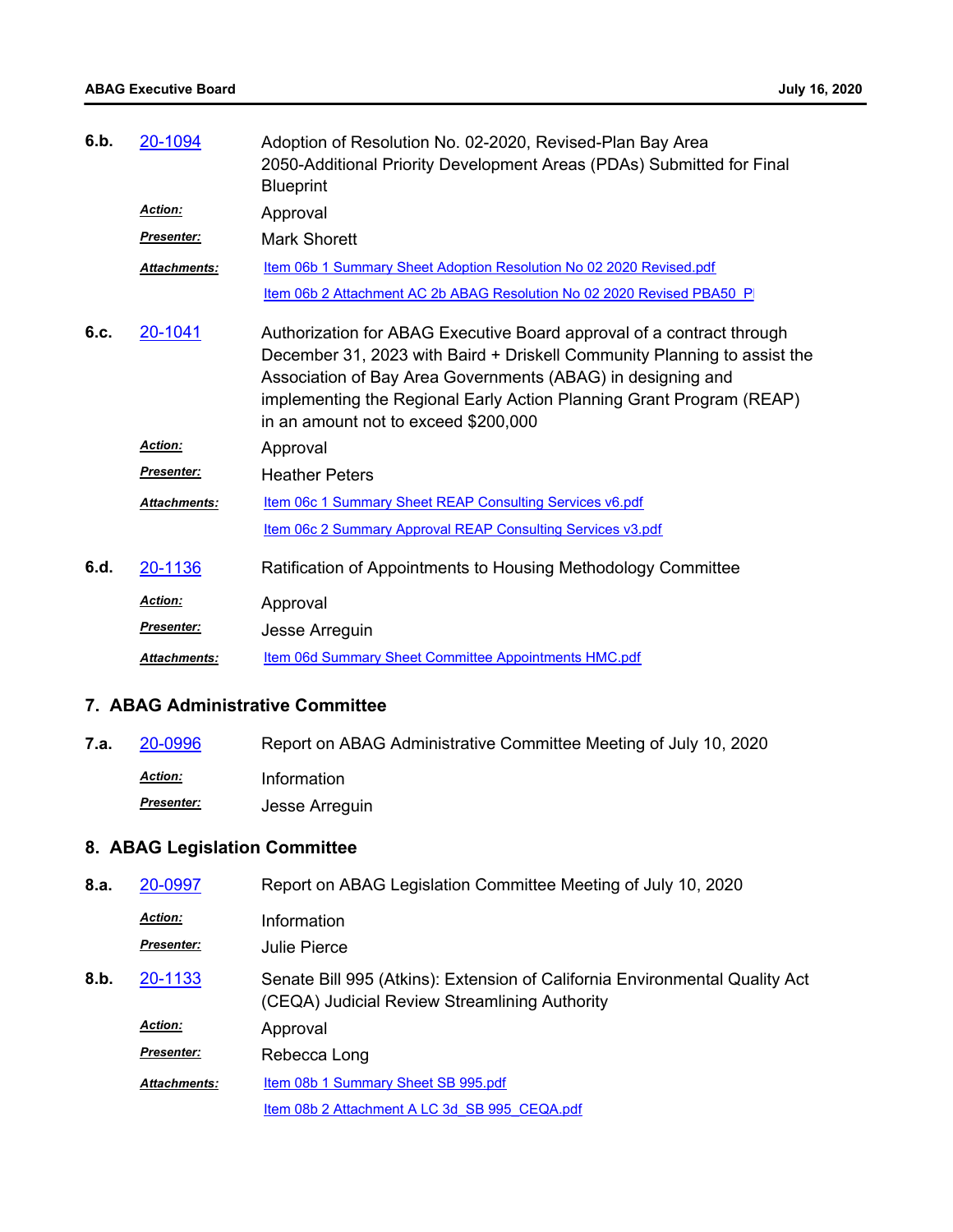| 8.c. | 20-1134             | Senate Bill 902 (Wiener): Housing Approval Streamlining Tool |
|------|---------------------|--------------------------------------------------------------|
|      | <b>Action:</b>      | Approval                                                     |
|      | <b>Presenter:</b>   | Georgia Gann Dohrmann                                        |
|      | <b>Attachments:</b> | Item 08c 1 Summary Sheet SB 902.pdf                          |
|      |                     | Item 08c 2 Attachment A LC 5a SB 902 (Wiener).pdf            |
| 8.d. | 20-1135             | Assembly Bill 3040 (Chiu): Missing Middle Housing Incentive  |
|      | <b>Action:</b>      | Approval                                                     |
|      | <b>Presenter:</b>   | Georgia Gann Dohrmann                                        |
|      | <b>Attachments:</b> | Item 08d 1 Summary Sheet AB 3040.pdf                         |
|      |                     | Item 08d 2 Attachment A LC 5b AB 3040 (Chiu).pdf             |

### **9. ABAG Finance Committee**

| 9.a. | 20-0998             | Report on ABAG Finance Committee Meeting of July 16, 2020, including<br>Approval of Amendment No. 1 to ABAG Operating Budget for Fiscal Year<br>2020-21 |
|------|---------------------|---------------------------------------------------------------------------------------------------------------------------------------------------------|
|      | <b>Action:</b>      | Approval                                                                                                                                                |
|      | <b>Presenter:</b>   | Karen Mitchoff                                                                                                                                          |
|      | Attachments:        | Item 09a 1 Summary Sheet Final June Amendment Budget.pdf                                                                                                |
|      |                     | Item 09a 2 Attachment A July Amendment FY20-21 GA Budget.pdf                                                                                            |
|      |                     | Item 09a 3 Attachment B July Amendment FY20-21 Membership Fee Schedule.                                                                                 |
| 9.b. | 20-1119             | Approval of Audit Work Plan for Fiscal Year ending June 30, 2020                                                                                        |
|      | <b>Action:</b>      | Approval                                                                                                                                                |
|      | <b>Presenter:</b>   | Arleicka Conley, Finance and Accounting                                                                                                                 |
|      |                     | Kathy Lai, Crowe, LLP                                                                                                                                   |
|      | <b>Attachments:</b> | Item 09b 1 Summary Sheet Audit Service Plan - Revised.pdf                                                                                               |
|      |                     | Item 09b 2 Attachment ABAG Crowe 2020 Audit Service Plan Final.pdf                                                                                      |
|      |                     |                                                                                                                                                         |

# **10. ABAG Regional Planning Committee**

| 10.a. | 20-0999           | Report on ABAG Regional Planning Committee Meeting of July 16, 2020, |
|-------|-------------------|----------------------------------------------------------------------|
|       |                   | including Conclusion of RPC Housing Subcommittee                     |
|       | <b>Action:</b>    | Approval                                                             |
|       | <b>Presenter:</b> | Karen Mitchoff                                                       |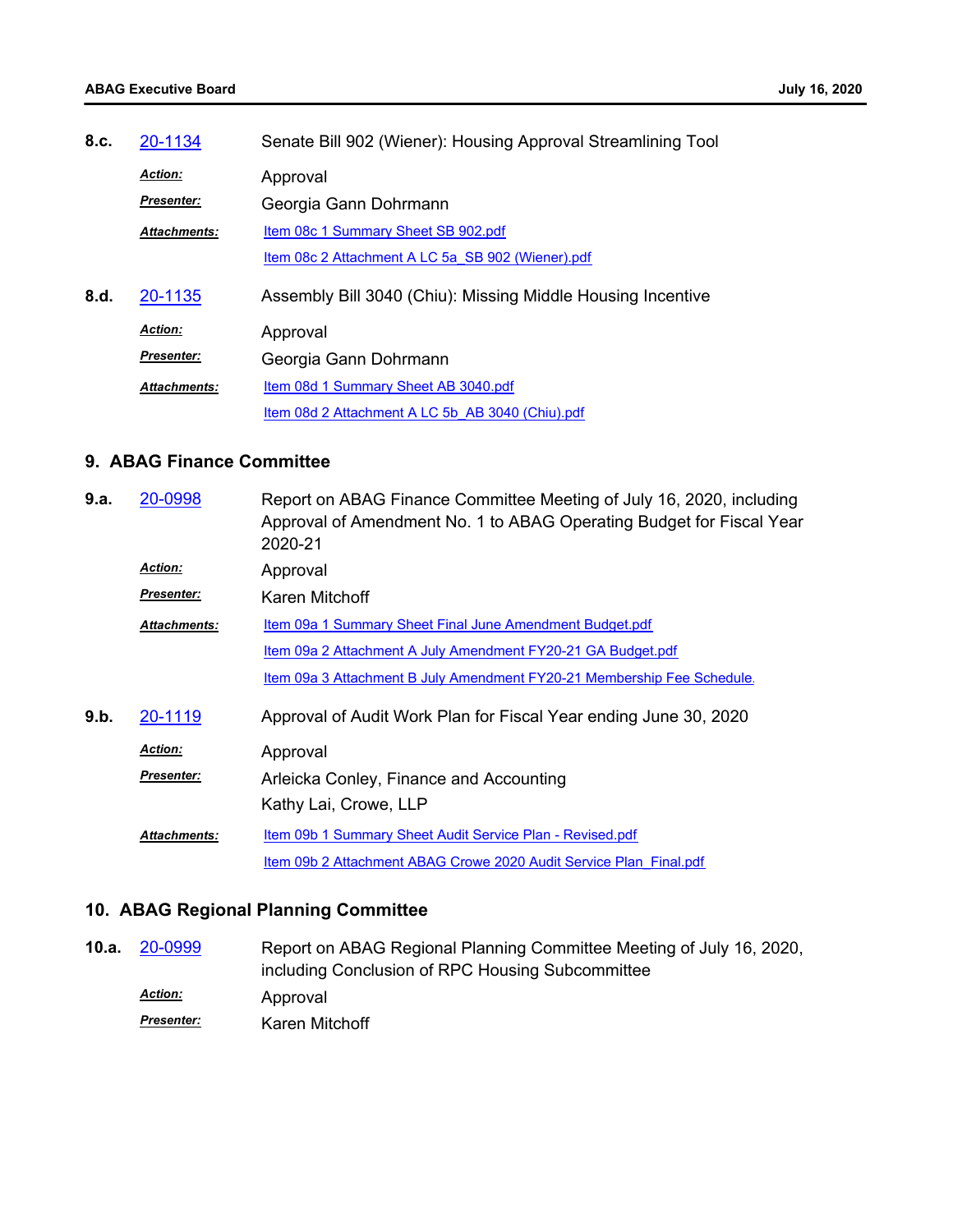### **11. Report on ABAG Housing Methodology Committee**

Report on ABAG Housing Methodology Committee Meetings of June 19, 2020 and July 9, 2020 **11.a.** [20-1000](http://mtc.legistar.com/gateway.aspx?m=l&id=/matter.aspx?key=20864) *Action:* Information *Presenter:* Jesse Arreguin

#### **12. Joint ABAG MTC Governance Committee**

Report on Joint ABAG MTC Governance Committee Meeting of June 24, 2020 **12.a.** [20-1001](http://mtc.legistar.com/gateway.aspx?m=l&id=/matter.aspx?key=20865) *Action:* Information *Presenter:* Jesse Arreguin

### **13. ABAG Housing Committee**

Report on ABAG Housing Committee Meeting of July 16, 2020, including Election of Chair and Vice Chair **13.a.** [20-1083](http://mtc.legistar.com/gateway.aspx?m=l&id=/matter.aspx?key=20947) Approval *Action: Presenter:* Jesse Arreguin

### **14. Adjournment / Next Meeting**

*The next special meeting of the ABAG Executive Board is on August 20, 2020.*